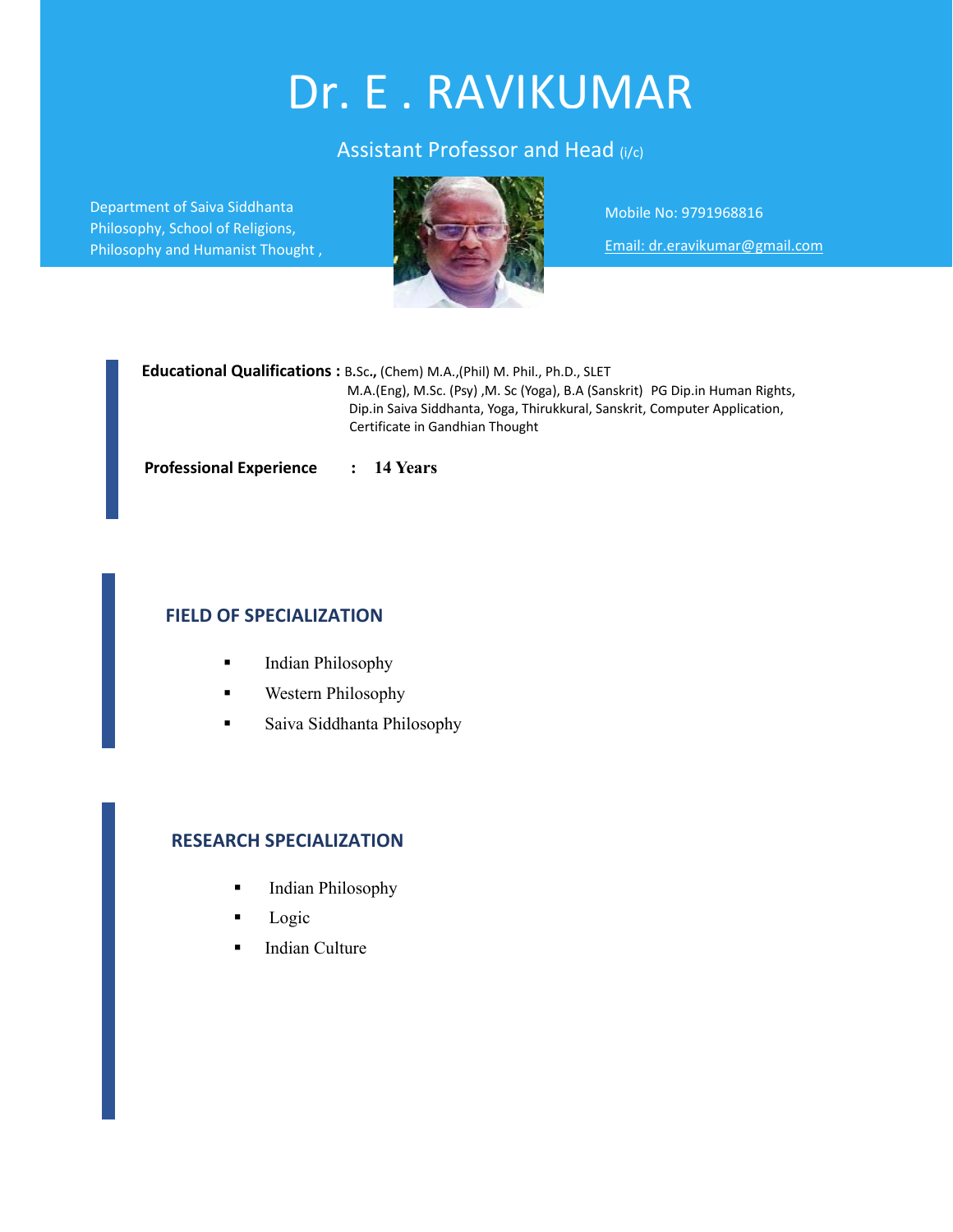**Research Supervision:**

| Program | Completed | Ongoing |
|---------|-----------|---------|
| Ph.D    |           |         |
| M.Phil  |           |         |

## **PROFESSIONAL EXPERIENCE**

| No | <b>Institution</b>            | <b>Position</b>                  | From (date) | To (date)   | <b>Duration</b>            |
|----|-------------------------------|----------------------------------|-------------|-------------|----------------------------|
|    | National College, Trichy      | Lecturer (FIP & Lein<br>Vacancy) | 05.01.2005  | 09.03.2010. | 5 years 3<br><b>Months</b> |
|    | Madurai Kamaraj<br>University | <b>Assistant Professor</b>       | 10.03.2010  | Till Date   | 8 years                    |

# **RESEARCH COLLABORATION (BOTH NATIONAL & INTERNATIONAL)**

| Name of the         | <b>Institute</b> | <b>Collaboration</b> | <b>Collaboration Output</b>     |
|---------------------|------------------|----------------------|---------------------------------|
| <b>Collaborator</b> |                  | <b>Details</b>       | Papers/Patents/Research/Online) |
|                     |                  |                      |                                 |
|                     |                  |                      |                                 |
|                     |                  |                      |                                 |
|                     |                  |                      |                                 |

## **COMPLETED RESEARCH PROJECT**

| <b>No</b> | <b>Title of the Project</b> | <b>Funding Agency</b> | <b>Total Grant</b> | Year |
|-----------|-----------------------------|-----------------------|--------------------|------|
|           | ----------                  |                       |                    |      |
|           |                             |                       |                    |      |
|           |                             |                       |                    |      |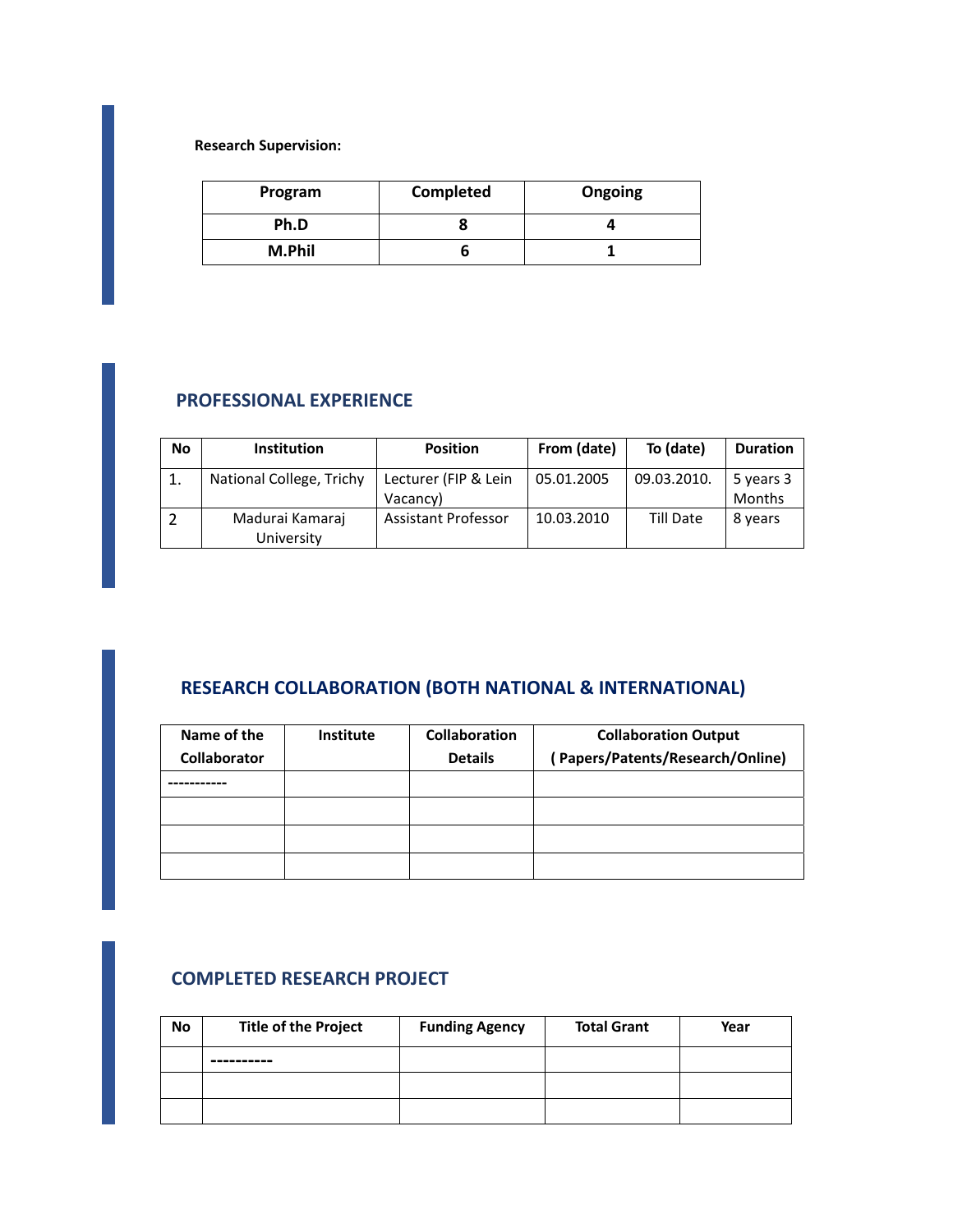## **ON‐GOING RESEARCH PROJECT**

| <b>No</b> | <b>Title of the Project</b> | <b>Funding Agency</b> | <b>Total Grant</b> | Year |
|-----------|-----------------------------|-----------------------|--------------------|------|
|           |                             |                       |                    |      |
|           |                             |                       |                    |      |
|           |                             |                       |                    |      |
|           |                             |                       |                    |      |

## **HONORS/AWARDS/RECOGNITIONS**

- National Youth Day Celebrations Essay Competitions , I Prize (11.01.2004)
- Essay Competition in Saiva Siddhanta, II Prize (28.04.2004)
- Swamy Vivekananda Viruthu, Bharathi Yuva Kendra, Madurai (26.02.2006)

## **PUBLICATIONS**

- **"Ramanuja The Stabiliser of Indian Culture",** Jayashree Pathippagam, Trichy during 2008.
- Member, Editorial Board, **Samayangalum Manithaneyamum,** Published by the Department of Philosophy, National College, Trichy during 2008.
- Editor **Ethics in Classical Tamil Literature,** published by the Department of Saiva Siddhanta Philosophy, Madurai Kamaraj University, Madurai, during 2014.
- Published an article on **"Necessity of Value Education in Modern Period"** in International Journal of Multidisciplinary Approach and Studies (e Journal), Vol.I No 6 November – December, 2014. (pageNo.242-249)
- Published an article on **"Contemporary relevance of Buddha Philosophy"** in International Journal of Multidisciplinary Approach and Studies (e journal), Vol.2 mNo-1 January – February 2015, page No. 55-60.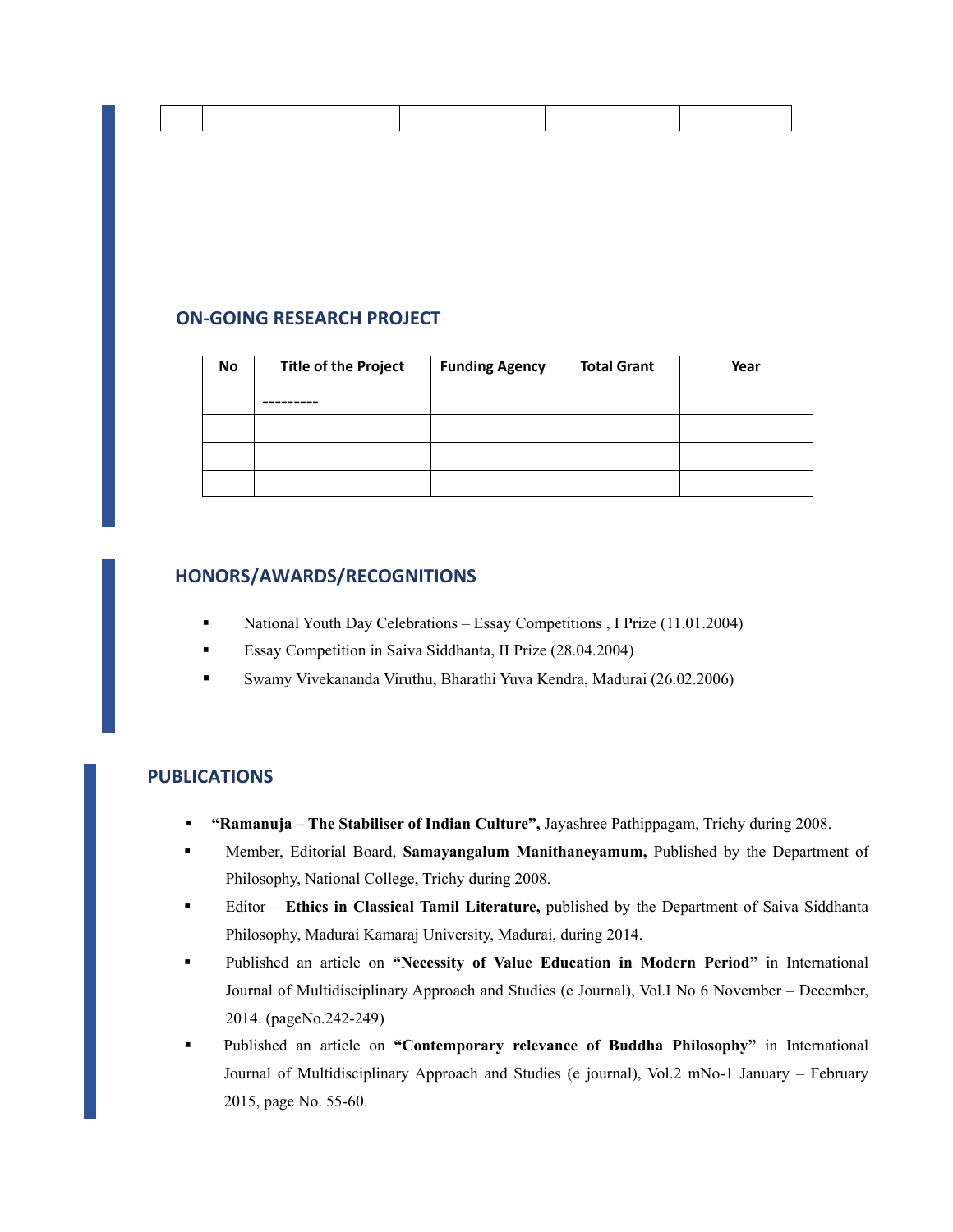- Published an article on **"Swami Vivekananda's views on Education"** in International of Arts, Humanities and Management Studies (e journal) Vol.01, No.2, Feb 2015, pageNo.66-68
	- Attended the Indian Philosophical Congress, at M.L. Sukhadia University, Udaipur on 24.10.2002‐ 27.10.2002 and presented a paper on **Ramanuja's Philosophy and its contemporary relevance.**
	- Attended International Conference on **Indian Philosophy, Science and Culture** held at India Habitat Centre, New Delhi from March29 to April, 2003.
	- Attended Two Days National Workshop on The Concept of Self‐Help Group, The Scheme of Earn While Learn and The Student Community at the Department of Philosophy, National College, Trichy‐1 & with the support of Bharathidasan University, Trichy and presented a paper at the work-shop on the  $7<sup>th</sup>$  and  $8<sup>th</sup>$  of April, 2004.
	- Participated in the UGC National Seminar on **"The Role of Tourism in the Development of a Nation"** held on 25th & 26th April, 2007 and presented a paper on **Aesthetics and Tourism ‐ A Philosophical perspective.**
	- Attended One Day Seminar on "**The Necessity of the inclusion of Ethics and Culture in Equitable Standard Education System"** sponsored by Indian Council of Philosophical Research, New Delhi, held at National College, Trichy on 24th November, 2009 and presented a paper on **Necessity of Equitable Standard Education.**
	- Participated and presented a paper on **Locating Saiva Siddhanta Concept of Anava mala in a Philosophical Perspective** at the AAPAC (Afro‐Asian Philosophy Association Conference) conducted by the Department of Philosophy, University of Mumbai & and The Indian Philosophical Congress, from 20<sup>th</sup> to 23<sup>rd</sup> October, 2010.
	- **•** Attended "வைணவ இலக்கிய ஆய்வரங்கம் மற்றும் கலந்துரையாடல் "at Arulmigu Aranganathaswamy Thirukkoil, Srirangam and presented a paper on "Rribirg pag கலங்கரை uqtg<gl <**" ‐ (Alwargal valiyuruthum Samathuvam)** on 13.11.2010. (**ISBN No: 978‐93‐80342‐54‐ 2)**
	- Attended One day ' பல்சமய ஆய்வாளர் மன்றம்' and presented a paper on 'சைவ சித்தாந்தத்தில் ஆணவம் பற்றிய கருத்து' conducted by Religions, Philosophy and Humanist Thought, Madurrai Kamaraj University on 03.03.2011.  **(ISBN NO: 978‐81‐910214‐2‐4)**
	- **Attended Two day National Seminar and presented a paper on 'ணவணவம் ஓரு பார்வை' at** Annai Therasa Women University, Dindugul on 14.05.2011 and 15.05.2011. **(ISBN NO 978‐81‐ 910214‐1‐7)**
	- Attended Two Day National Seminar on " TONING UP OF QUALITY IN HIGHER EDUCATION -CHALLENGES AND STRATEGIES " and presented a paper on **" Human Values in Education "** at Vivekananda College, Thiruvedagam, Madurai on 1st & 2nd August, 2011. (ISSN 2321‐614X) **(Invited Lecture)**
	- Attended One day seminar on Necessity for the inclusion of Ethics and Culture in Equitable standard Education system sponsored by Indian Council of Philosophical Research, New Delhi at the Department of Philosophy, National College, Trichy and presented a paper on **"Importance of**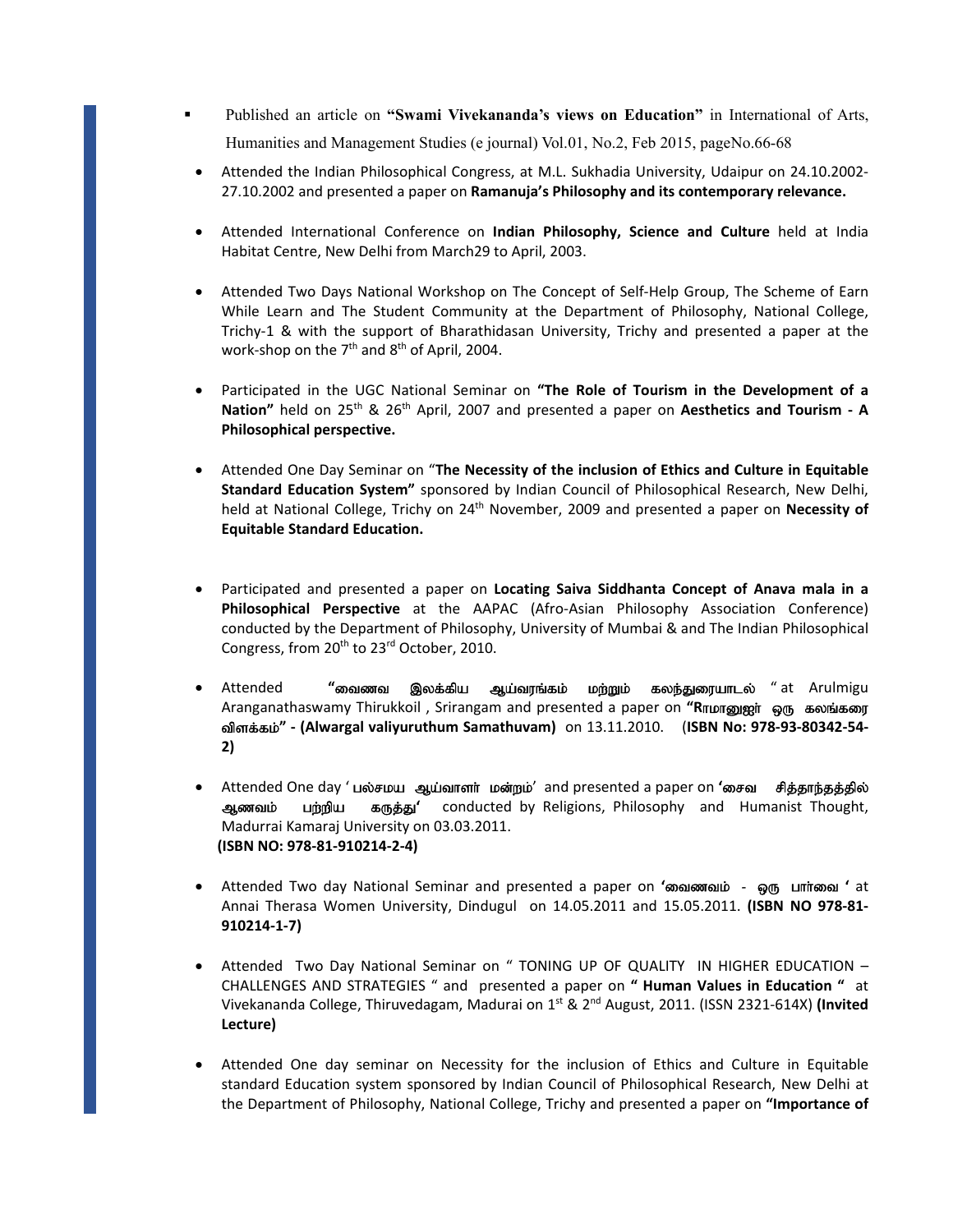#### **Value Education"**

- Attended One day State level seminar on **"Samayangalum Manithaneyamum**" sponsored by University Grants Commission at the Department of Philosophy, National College, Trichy on 10<sup>th</sup> & 11<sup>th</sup> of July and presented a paper on **" சீக்கிய சமயத்தில் மனித நேயம் "**
- Attended Regional seminar on Social Relevance of the Philosophy of Saint Ramalingam held on  $1<sup>st</sup>$ August 2007 at the Department of Philosophy, National College, Trichy and presented a paper on " **Ramalingam – The Stabiliser of Universal Culture** "
- Attended One day ' பல்சமய ஆய்வாளர் மன்றம் ' and presented a paper on 'சைவ சித்தாந்தத்தில் ஆணவம் பற்றிய கருத்து'- ஓர் ஆய்வு conducted by Religions, Philosophy and Humanist Thought, Madurai Kamaraj University on 22.03.2012 (**ISBN 978‐81‐910214‐2‐4)**
- Attended One day National Seminar and presented a paper on சரணாகதி தத்துவம் conducted by Religions, Philosophy and Humanist Thought, Madurai Kamaraj University on 27.03.2013
- Attended UGC sponsored National Seminar on **Meikanda Sattirangal** at the Department of Saiva Siddhanta, University of Madras, Chennai and presented a paper on **Concept of Anava in** Sivajnanabodham on 29<sup>th</sup> March 2012. (Invited Lecture)
- Attended two days UPE National Seminar on Identity Conflicts and Peace Making at the School of Religions, Philosophy and Humanist Thought, Madurai Kamaraj University, Madurai on 26<sup>th</sup> and 27th March 2012 and presented a paper on **Conflicts and Peace Making** and presented a paper on 'Conflicts and Peace Making' **(ISBN 978‐81‐910214‐4‐8)**
- Attended two days National Seminar at Tamil University, Thanjavur on 27.04.2012 and 28.04.2012  $\lambda$  and presented a paper on "வள்ளலாா் உணா்க்தும் வாழ்வியல் நெறிகள்" (ISBN NO: 978-81-**923792‐3‐4)**
- Participated one day national seminar on 'Tamil Ilakkia Valarchikku Ethazhkalin Pangu" and presented a paper on '**Journalism and Development of Journalism'** at Kanchi Sri Krishna Arts and Science College, Kancheepuram on 6th, September, 2012**. (ISBN 978‐93‐81006‐36‐8)**
- Attended two days UGC sponsored National Seminar on **Ethical Values of Indian culture and Philosophy** during 30<sup>th</sup> and 31<sup>st</sup> July 2013 at Poompuhar College, Melaiyur, Nagapattinam Dt. and presented a presented a paper on **Ethical values in Buddhism (Invited Lecture)**
- Attended **87th Indian Philosophical Congress (IPC) at Lalit Narayan Mithila University**, P.G. Department of Philosophy, **Kameshwarangagar, Darbhanga (Bihar)** and presented a paper titled, **Relevance of Environmental Ethics in Saiva Siddhanta Philosophy** during 7‐10 November, 2012. **(Invited Lecture)**
- Attended National Seminar on **Education for Peace** held on 5th 7th December, 2012 organized by the Department of Education, University of Mumbai and presented a paper on **Contribution of Indian Philosophy to Peace Education. (Invited Lecture)**
- Attended One day National Seminar and presented a paper on **Concept of Soul in Saiva Siddhanta Philosophy** at M.K. University, Madurai on 23.03.2012
- Attended National Seminar at Madurai Kamaraj University sponsored by **Central Institute of**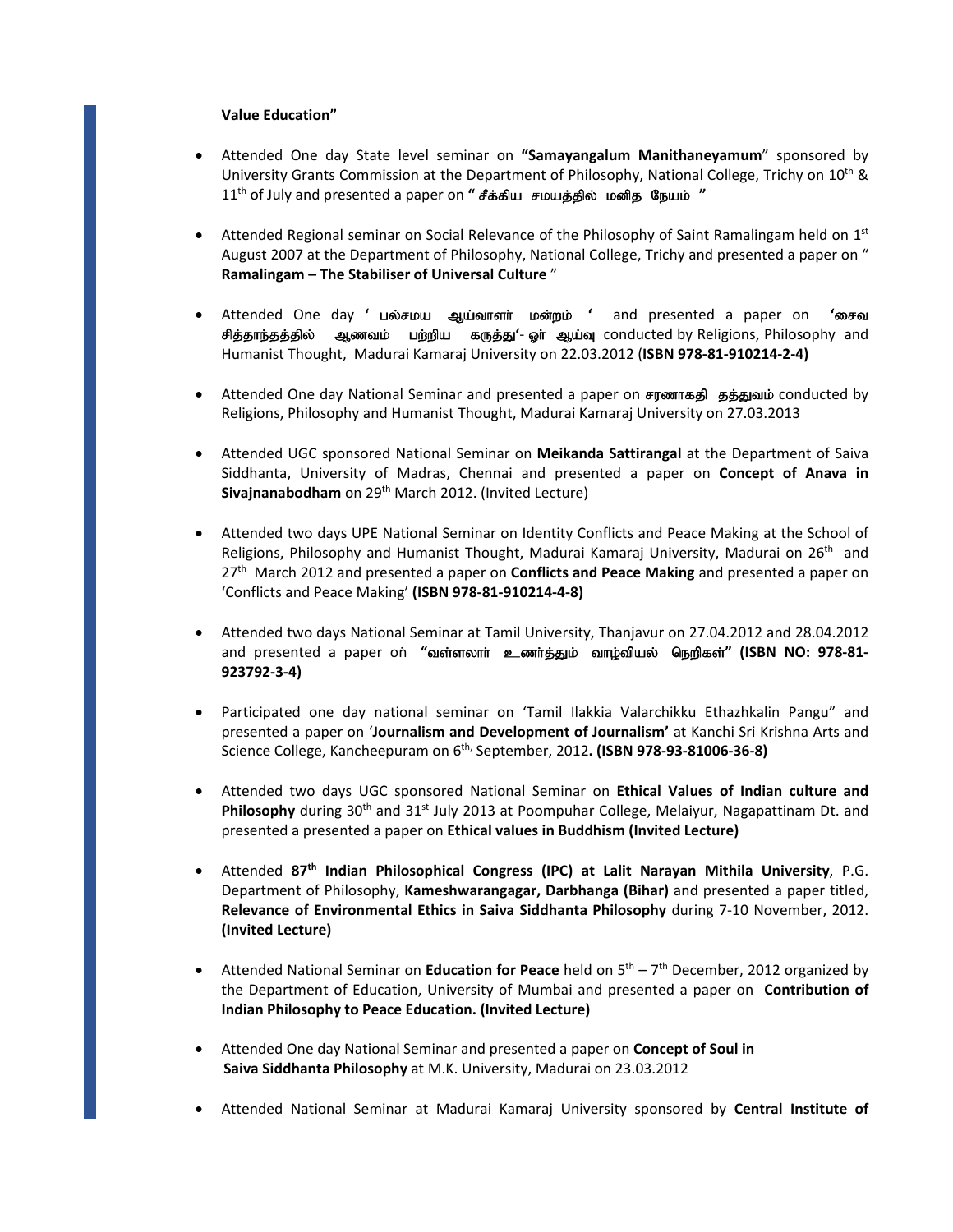**Classical Tamil**, **Taramani, Chennai** and presented paper on **Vaishnava Philosophy in Paripadal** on December, 2012.

- Attended One day National Seminar On Religious Literature organized by the School of Religions, Philosophy and Humanist Thought, Madurai Kamaraj University, Madurai on March, 2013 and presented a paper on "**Relevance of Environmental Ethics in Saiva Siddhanta Philosophy" (ISBN No: 978‐81‐910214‐5‐5)**
- Attended Two day **National Conference** on Higher Education in India: Opportunities and Challenges (NCHEI 2013) sponsored by ICSSR on  $15<sup>th</sup>$  and  $16<sup>th</sup>$  November, 2013 at M.K.University, and presented a paper on **Necessity of Value Education in Modern Period‐ Challenges and Solutions.**
- Attended **88th Indian Philosophical Congress (IPC) at The Madura College, P.G. Department of Philosophy, Madurai (TN)** and presented **Endowment Lecture** titled, **Ethics in Saiva Siddhanta Philosophy** during 27 to 30 December, 2013. **(ISBN: 819281134‐4)**
- Participated International Seminar on Religions, Literature and Creation of Doctrines at the school of Religions, Philosophy and Humanist Thought, Madruai Kamaraj University, Madurai on March, 2014 and presented a paper on **Ethics in Naladiyar.( ISBN NO: 978‐81‐910214‐7‐9)**
- Attended UGC‐DRS‐SAP (Phase II) National Seminar on **'Yoga and Peace'** held on 24th March, 2014 at seminar Hall, School of Religions, Philosophy and Humanist Thought and presented a paper on **Yoga and Meditation of Sri Aurobindo. (Invited Lecture)**
- Attended Central Institute of Classical Tamil sponsored National Seminar on **Philosophy and Religion in Classical Tamil Literature** at M.K. University at Seminar Hall, School of Religions, Philosophy and Humanist Thought and presented a paper on **' Indian Philosophical Tradition in Classical Tamil Literature '** on 4,5&6 March,2014.
- Attended Central Institute of Classical Tamil sponsored National Seminar on **Ethics in Classical Tamil Literature** at M.K. University at Seminar Hall, School of Religions, Philosophy and Humanist Thought and presented a paper on '**Ethics in Tholkappium'** on 14, 17 & 18 March, 2014.
- Attended UGC sponsored Two Day National Seminar on **Relevance of Swami Vivekananda's Thoughts to the Modern Society** held on 21 & 22 March, 2014 and presented a paper entitled **Swami Vivekananda's views on Education. (Invited Lecture)**
- Participated One Day National Seminar on **Relevance of Gandhian Approach to Promoted Communal Harmony** sponsored by UGC-SAP-DRS (Phase – II) New Delhi on 27<sup>th</sup> March, 2014 at Madurai Kamaraj University, Madurai.
- Participated 14th Two Day National Conference and presented a paper on **Relevance of Gandhism Today** at Airkad, Estate Green Fort on 07.02.2015 and 08.02.2015. **(ISBN NO: 978‐81‐923792‐9‐6)**
- Participated International Seminar on Religious conflicts in Literature conducted by the Research Scholar Forum, School of Religions, Philosophy and Humanist Thought, MKU and presented a paper on **Contemporary Relevance of Buddha Philosophy** on March, 2015. **(ISBN NO: 978‐81‐ 910214‐8‐6)**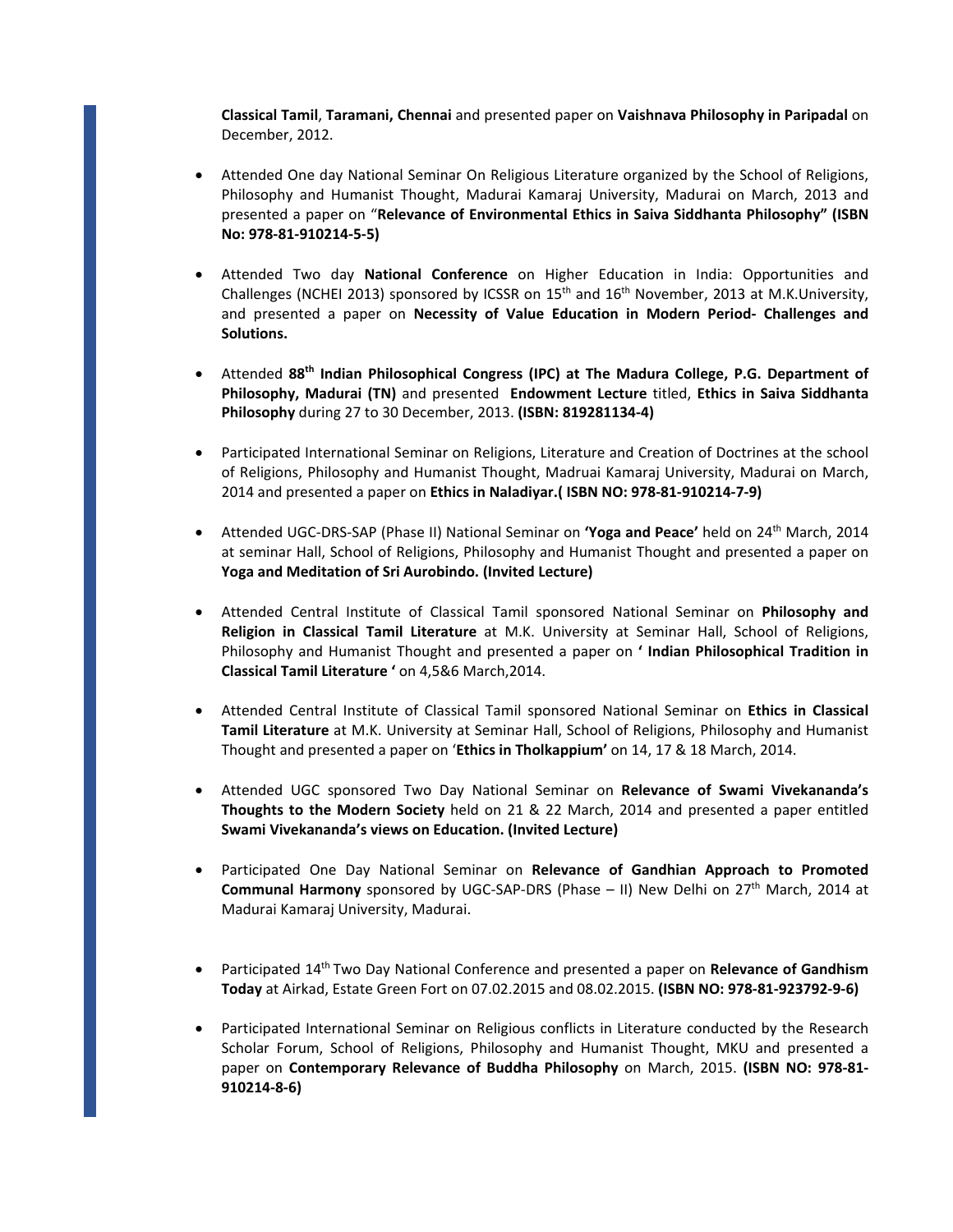- Participated International Seminar on "Religious Conflicts and Construction of Harmony in Literature: A philosophical Perspective", conducted by the Inter Religious Scholars Forum, School of Religions, Philosophy and Humanist Thought, Madurai Kamaraj University , Madurai on 13th February,2016 and presented a paper on **Thothira, Sathira Noolkalil Siddhatam**. **(ISBN‐ 9788191021462**)
- Participated One Day National Seminar on **Tamil and Philosophy** at Tamil University, Thanjavur conducted by the Department of School of Philosophy on Ist December, 2015 and presented a paper on **Tamil and Saiva Siddhanta** (Inaugural function ceremony of VC) **Invited Lecture**
- Participated UGC Sponsored Two Days National Seminar on Revisiting the Thoughts and writings of Dr.S. Radhakrishnan held in  $7<sup>th</sup>$  and  $8<sup>th</sup>$ , October, 2016 at the Department of Philosophy, Annamalai University, Chidambaram and presented a paper on **'Dr. Radhakrishnan views on Religion'**. **(ISBN No: 978‐1‐9253623‐1)**
- Participated UGC Sponsored One day National Seminar on Secularism in Indian Cults, held on 27<sup>th</sup> January, 2017 at Arulmigu Palaniandavar College of Arts and Culture, Palani, Dindigul and presented a paper on **Secularism in Siddha Philosophy. (Invited Lecture)**
- Participated Two day National Seminar on**" Historiography of Religious Saints and Giants"** conducted by the School of Religions, Philosophy and Humanist thought under the auspices of UGC‐DRS‐SAP (Phase III) program, Madurai Kamaraj University, Madurai and presented a paper on **Vemana: Historiographical Perspective. (Invited Lecture)**
- Participated Ten Day Text Reading Workshop on Pramanapaddhati‐ The Path of Proof (an epistemological work in Samskrit) organized by Karnataka Samskrit University, with the financial assistance of ICPR, from  $1<sup>st</sup>$  Feb, 2017 to  $10<sup>th</sup>$  Feb, 2017 held in Aksharam, Girinagar, Bengalure, India and presented a paper on **"Epistemology in Saiva Siddhanta Philosophy". (Invited Lecture)**
- Participated the International Seminar on Religious Pluralism and Religious Conflicts", conducted by the Inter Religious Scholar's Forum, School of Religions, Philosophy and Humanist Thought, Madurai Kamaraj University, Madurai and presented a paper on **"Siddha Philosophy" (ISBN 819331407‐7)**
- Participated One Day National Seminar on "Cultural concepts in Thirumanthiram" conducted by the Department of Philosophy, Religion and Culture at Poombuhar College, Melaiyur on 27<sup>th</sup> March, 2017 and presented a paper on **' Concept of Nilaiyamai in Thirumanthiram'** (**Invited Lecture)**
- Participated two day Regional Seminar and presented a paper on "Contributions of Ramanuja" at Tamil University, Thanjavur on  $11<sup>th</sup>$  and  $12<sup>th</sup>$  March, 2017. {1000<sup>th</sup> year Birth Celebrations of Sri Ramanujacharya} **(Invited Lecture)**
- Participated Endowment Lecture on **Vedanta and Siddhanta** at the DRS Seminar Hall, Madurai Kamaraj University, Madurai and presented paper entitled Relevance of Vedanta on 28.04.2017.
- Participated One Day Seminar on **"Enhancement of Quality of Curricula"** at Madurai Kamaraj University, Madurai on 20<sup>th</sup> December, 2017.
- Participated Three Day National Seminar sponsored by Central Institute of Classical Tamil, Chennai on 19 – 21 December, at the Department of Tamil, Arul Anandar College, Karumathur, Madurai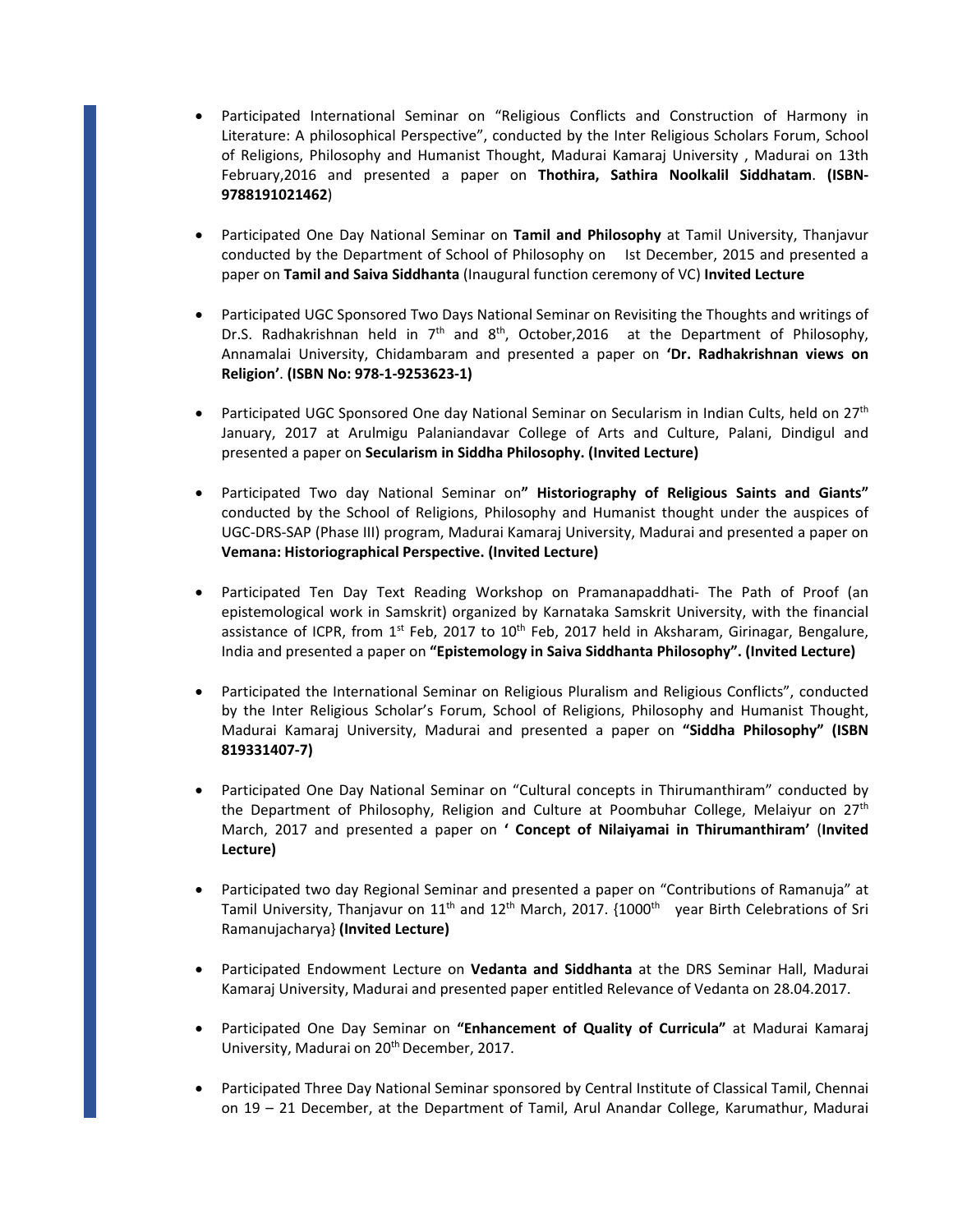and presented a paper on **Fine Arts in Tamil Literatrue**

- Participated One day Periodical Lecture Programme, sponsored by Indian Council of Philosophical Research (ICPR) at Saraswathi Narayanan College, Perungudi, Madurai and Presented a paper on **Economic Ideas of Thiruvalluvar** on 24.01.2018 **(Invited Lecture)**
- Participated One day Periodical Lecture Programme, sponsored by Indian Council of Philosophical Research (ICPR) at Poompuhar College, Melaiyur, Nagai(Dt) and Presented a paper on **The Philosophy of Ramanuja** on 15.03.2018. **(Invited Lecture)**
- Participated two day National Seminar on The Contribution of Religious Literature towards Environmental Ethics and Peace conducted by the School of Religions, Philosophy and Humanist Thought, Madurai Kamaraj University, Madurai and presented a paper on **Environmental Ethics in Thirunavukkarasar Devaram. ( Invited Lecture)**
- Participated 7‐Day ICPR Organized Workshop on the Philosophy of Amritanubhava held in the Department of Philosophy, University of Mumbai and presented a paper titled on **Greatness of Jnaneshwar** on 9th of July, 2018. **(Invited Lecture)**
- Participated 3 day National Seminar on **The Philosophy of Thirukkural** organized by the Indian Council of Philosophical Research, New Delhi and School of Philosophy, Tamil University, Thanjavur during 23rd to 25th July, 2018 and presented a paper on **Wisdom of Thirukkural (Invited Lecture)**

|                                                              | <b>Date</b>                           | Place                                                  | <b>Title</b>                                                  | Author(s)          |
|--------------------------------------------------------------|---------------------------------------|--------------------------------------------------------|---------------------------------------------------------------|--------------------|
| Name of the                                                  |                                       |                                                        |                                                               |                    |
| <b>Conference</b>                                            |                                       |                                                        |                                                               |                    |
| Indian Philosophical<br>Congress                             | 24.10.2002<br>to<br>27.10.2002        | M.LSudhadi<br>University,<br>a<br>Udaipur              | Ramanuja's<br>Philosophy and its<br>contemporary<br>relevance | Dr.<br>E.Ravikumar |
| National<br>Workshop<br>on The Concept of<br>Self-Help Group | 7th and 8th<br>April, 2004            | Department<br>Ωf<br>Philosophy,<br>National<br>College | Significance of<br>Self Help                                  | Dr.<br>E.Ravikumar |
| <b>UGC Sponsored</b><br><b>National Seminar</b>              | 25th & 26th<br>April, 2007            | Annamalai<br>University,<br>Chidambara<br>m            | Aesthetics and<br>Tourism- A<br>Philosophical<br>Perspective. | Dr.<br>E.Ravikumar |
| <b>ICPR</b><br>Sponsored<br><b>National Seminar</b>          | 24 <sup>th</sup><br>November,<br>2009 | National<br>College,<br>Trichy                         | The<br>Necessity of<br>Equitalbe Standard<br>education        | Dr.<br>E.Ravikumar |

# PAPER PRESENTED IN CONFERENCE/SEMINAR/WORKSHOP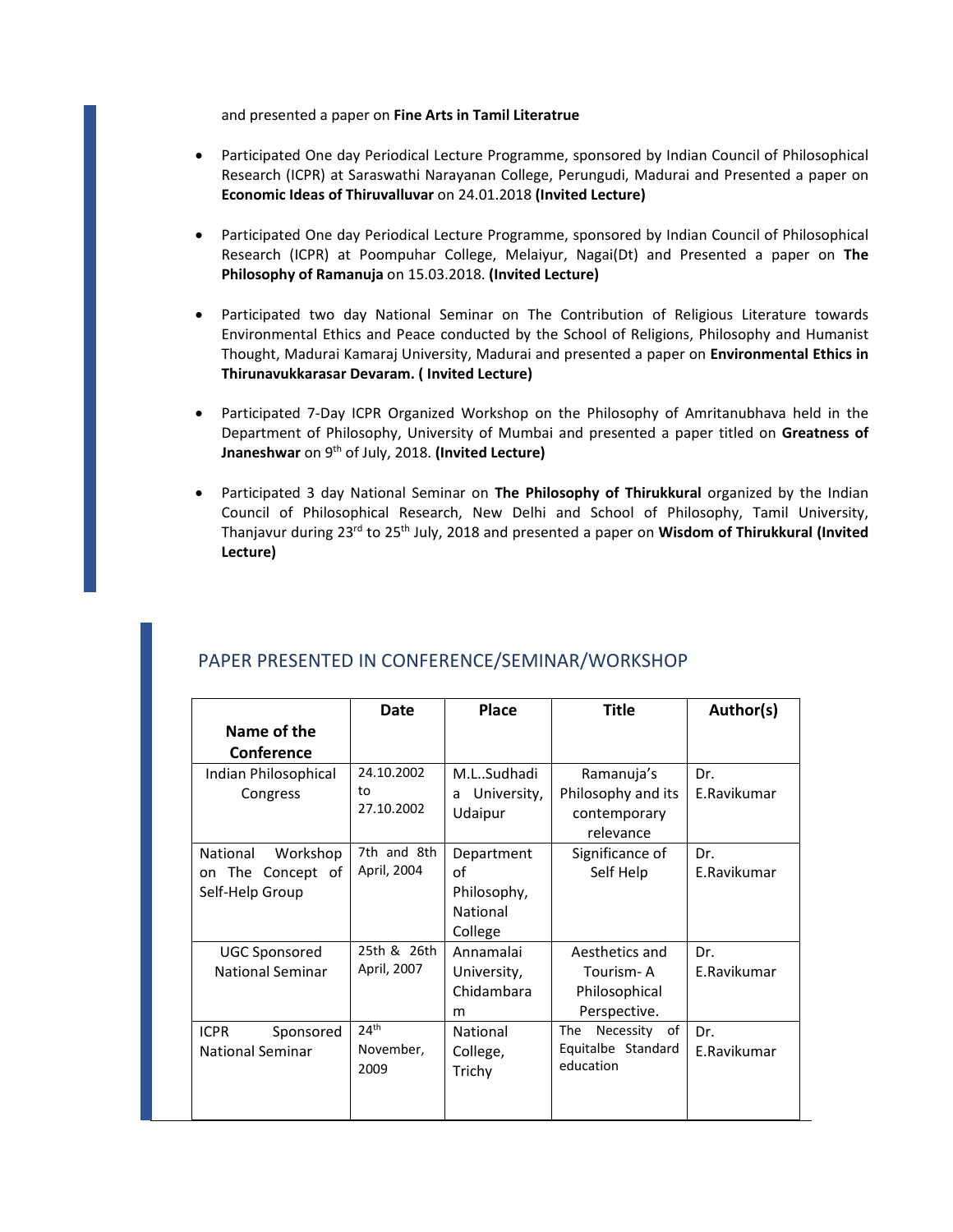| One day National<br>Seminar on<br>Reinterpretation of<br>Karma Theory in the<br>Modern Age   | 29 <sup>th</sup><br>March,<br>2010   | Department<br>οf<br>Philosophy,<br>University of<br>Madras,<br>Chennai-5               | Theory of Karma in<br>Saivism                                                                       | Dr.<br>E.Ravikumar |
|----------------------------------------------------------------------------------------------|--------------------------------------|----------------------------------------------------------------------------------------|-----------------------------------------------------------------------------------------------------|--------------------|
| Afro-Asian<br>Philosophy<br>Association<br>Conference                                        | 20<br>to<br>23,<br>October, 201<br>0 | Department<br>of<br>Philosophy,<br>University of<br>Mumbai<br>&<br><b>IPC</b>          | <b>Locating Saiva</b><br>Siddhanta<br>Concept of Anava<br>Mala in a<br>Philosophical<br>Perspective | Dr.<br>E.Ravikumar |
| Regional Seminar on<br>Vaishna Literature                                                    | 13.11.2010                           | Arulmigu<br>Aranganatha<br>swamy<br>Thirukkoil,<br>Srirangam                           | Alwargal<br>Valiyuruthum<br>Samathuvam                                                              | Dr.<br>E.Ravikumar |
| <b>UGC</b><br>One<br>day<br>Seminar                                                          | 03.03.2011                           | of<br>School<br>Religions,<br>Philosophy<br>and<br><b>Humanist</b><br>Thought,<br>MKU. | Concept of Anava in<br>Saiva Siddhanta                                                              | Dr.<br>E.Ravikumar |
| Two day National<br>Seminar                                                                  | 14.05.2011                           | Annai<br>Therasa<br>women<br>University,<br>Kodaikanal.                                | Birds Eye view of<br>Vaishnavism                                                                    | Dr.<br>E.Ravikumar |
| Two day National<br>Seminar                                                                  | 1,2<br>August,<br>2011               | Vivekananda<br>College,<br>Thiruvedaga<br>m, Madurai                                   | Values<br>Human<br>in<br>Education                                                                  | Dr.<br>E.Ravikumar |
| One<br>day<br>Seminar<br>(ICPR)                                                              |                                      | National<br>College,<br>Trichy                                                         | of<br>Importance<br>Value education                                                                 | Dr.<br>E.Ravikumar |
| One day Regional<br>Seminar on<br>Samayangalum<br>Manithaneyamum                             | 10,11<br>July,<br>2006               | National<br>College,<br>Trichy                                                         | Humanism on<br>Sikkhism                                                                             | Dr.<br>E.Ravikumar |
| Regional Seminar on<br>Social Relevance<br>of<br>philosophy<br>of<br>the<br>Saint Ramalingam | 1.08.2007                            | Department<br>οf<br>Philosophy,<br>National<br>College,<br>Trichy                      | St. Ramaling - The<br>Stabiliser of<br>Universal Culture                                            | Dr.<br>E.Ravikumar |
| One day National<br>Seminar                                                                  | 22.03.2013                           | Religions,<br>Philosophy<br>and<br>Humanist<br>Thought,                                | Concept of soul in<br>Saiva<br>siddhanta<br>Philosophy                                              | Dr.<br>E.Ravikumar |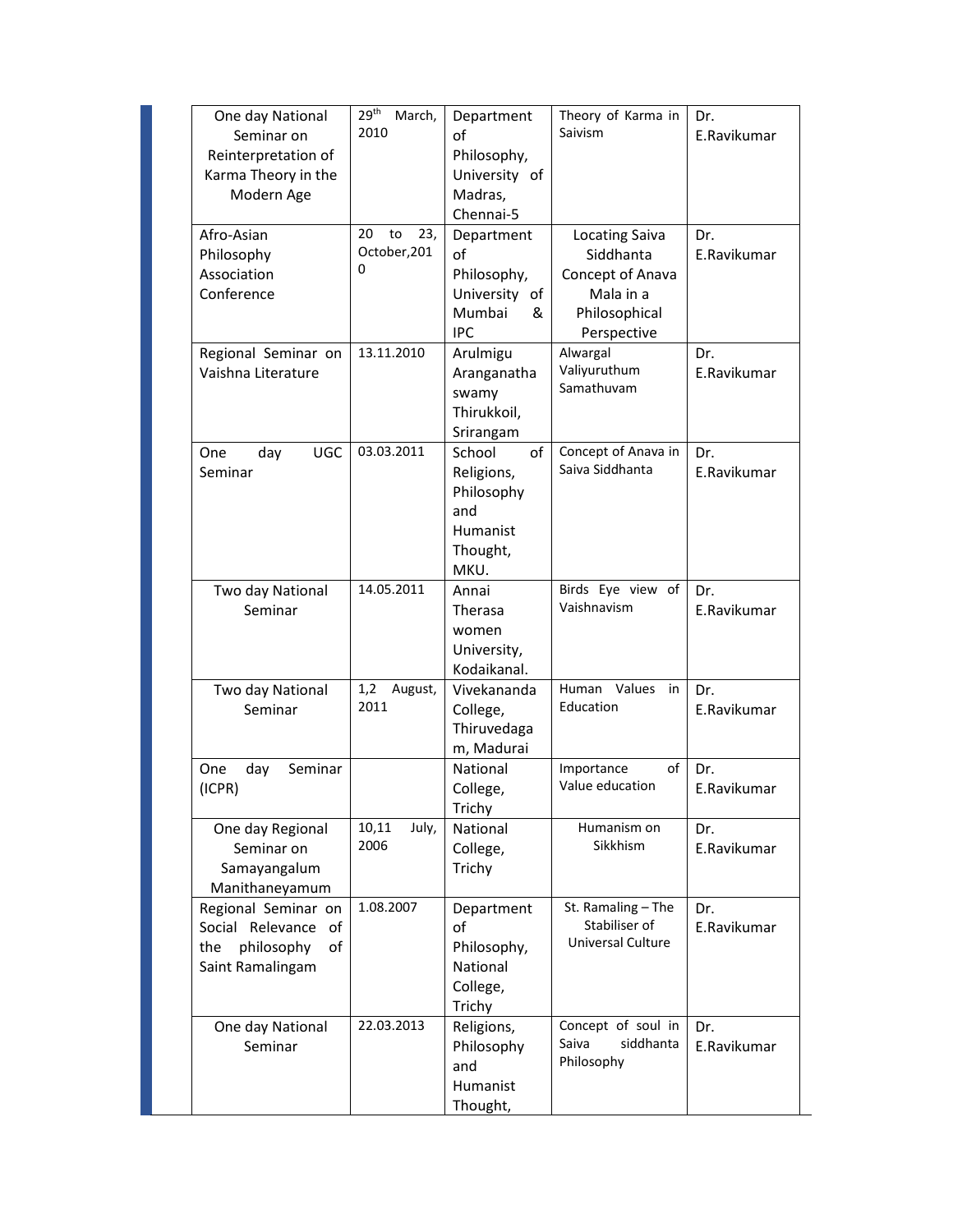|                                                                                            |                                       | <b>MKU</b>                                                                               |                                                                             |                        |
|--------------------------------------------------------------------------------------------|---------------------------------------|------------------------------------------------------------------------------------------|-----------------------------------------------------------------------------|------------------------|
| <b>National Seminar</b>                                                                    | 27.03.2013                            | Religions,<br>Humanist Thought, MKU                                                      | Philosophy<br>and                                                           | Е.<br>Dr.<br>Ravikumar |
|                                                                                            |                                       | Saranagathi Thathuvam                                                                    |                                                                             |                        |
| <b>UGC Sponsored</b><br>National Seminar on<br>Meikanda Sattirangal                        | 29 <sup>th</sup><br>March,<br>2012    | Department<br>οf<br>Saiva<br>Siddhanta,<br>University of<br>Madras,<br>Chennai           | Concept of Anava in<br>Sivajnanabodham                                      | Dr.<br>E.Ravikumar     |
| <b>UPE</b><br>National<br>Seminar on Identity<br>Conflicts and Peace<br>Making             | 26,<br>27<br>March, 2012              | Religions,<br>Philosophy<br>and<br><b>Humanist</b><br>Thought,<br><b>MKU</b>             | Conflicts<br>and<br>Peace Making                                            | Dr.<br>E.Ravikumar     |
| Two day National<br>Seminar                                                                | 27<br>&<br>28.04.2012                 | Tamil<br>University,<br>Thanjavur                                                        | Vallalar vunarthum<br>Valviyal Nerigal                                      | Dr.<br>E.Ravikumar     |
| One day National<br>Seminar                                                                | 6 <sup>th</sup><br>September,<br>2012 | Sri<br>Krishna<br>Arts<br>and<br>Science<br>College,<br>Kancheepura<br>m                 | Journalism and<br>Development of<br>Journalism                              | Dr.<br>E.Ravikumar     |
| <b>UGC National</b><br>Seminar on Ethical<br>Values of Indian<br>Culture and<br>Philosophy | 30 & 31, July<br>2013                 | Poompuhar<br>College,<br>Melaiyur,<br>Nagapattina<br>m                                   | <b>Ethical Values in</b><br><b>Buddhism</b>                                 | Dr.<br>E.Ravikumar     |
| 87 <sup>th</sup><br>Indian<br>Philosophical<br>Congress (IPC)                              | $7 - 10$<br>November,<br>2012         | Lalit Narayan<br>Mithila<br>University,<br>Kameshwara<br>nnagar,<br>Darbhanga<br>(Bihar) | Relevance of<br>Environmental<br>Ethics in Saiva<br>Siddhanta<br>Philosophy | Dr.<br>E.Ravikumar     |
| National Seminar on<br>Education for peace                                                 | $5 - 7$<br>December,<br>2012          | Department<br>of Education,<br>University of<br>Mumbai                                   | Contribution<br>of<br>Philosophy<br>Indian<br>to Peace Education            | Dr.<br>E.Ravikumar     |
| One day National<br>Seminar                                                                | 23.03.2012                            | Religions,<br>Philosophy<br>and<br>Humanist<br>Thought,<br><b>MKU</b>                    | Concept of maya in<br>Saiva<br>Siddhanta<br>Philosophy                      | Dr.<br>E.Ravikumar     |
| One day National<br>Seminar                                                                | December,<br>2012                     | Religions,<br>Philosophy<br>and                                                          | Vaishnava<br>Philosophy<br>in<br>Paripadal                                  | Dr.<br>E.Ravikumar     |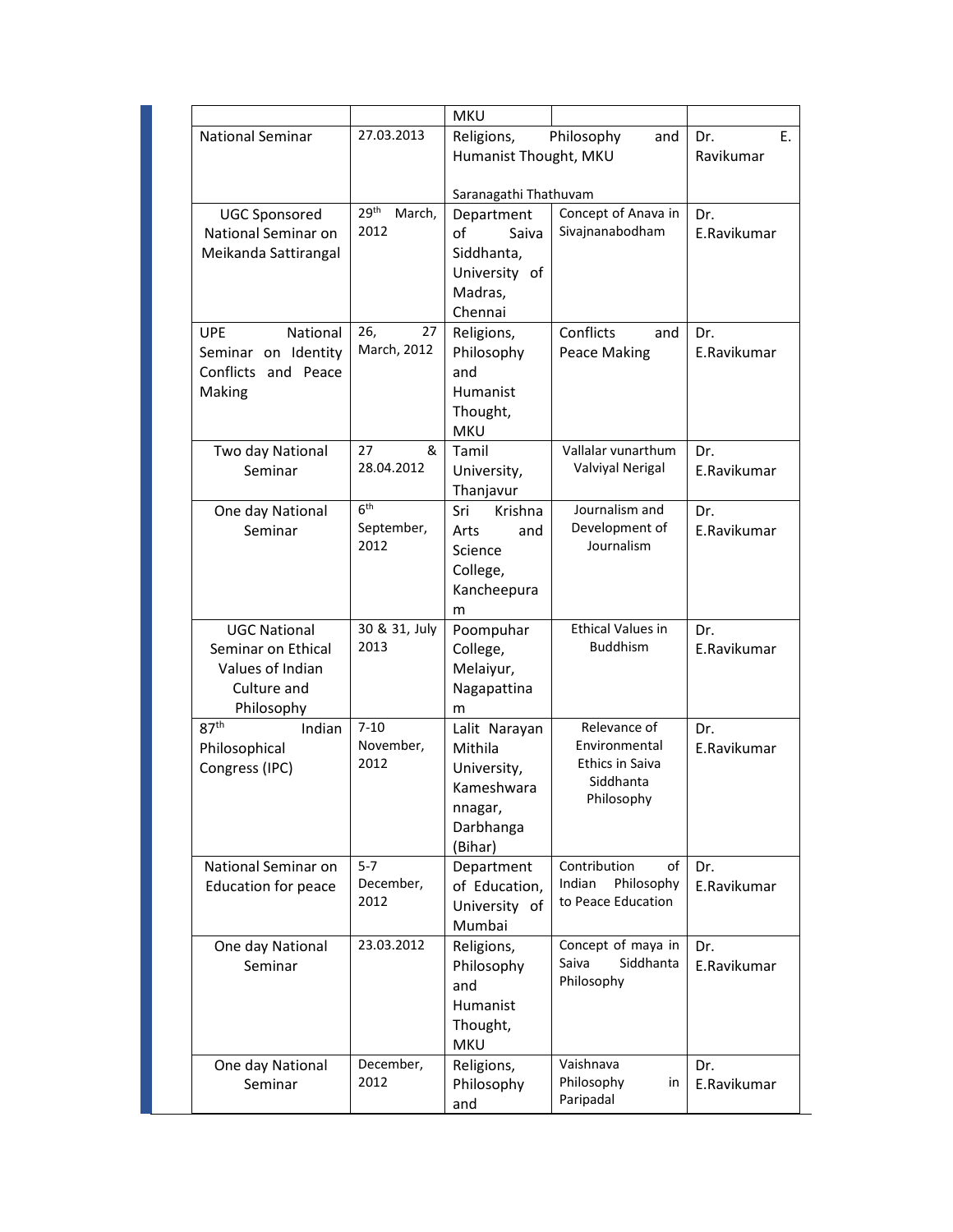|                                                                                                 |                                                                   | Humanist<br>Thought,<br><b>MKU</b>                                           |                                                                                               |                    |
|-------------------------------------------------------------------------------------------------|-------------------------------------------------------------------|------------------------------------------------------------------------------|-----------------------------------------------------------------------------------------------|--------------------|
| One day National<br>Seminar                                                                     | March, 2013                                                       | Religions,<br>Philosophy<br>and<br>Humanist<br>Thought,<br><b>MKU</b>        | Relevance<br>of<br>Environmental<br>Ethics<br>in<br>Saiva<br>Siddhanta<br>Philosophy          | Dr.<br>E.Ravikumar |
| <b>National Conference</b><br>on Higher Education<br>in India                                   | &<br>15<br>16<br>November,<br>2013                                | MKU,<br>Madurai                                                              | Necessity of Value<br>Education<br>in.<br>Modern<br>Period-<br>Challenges<br>and<br>Solutions | Dr.<br>E.Ravikumar |
| 88 <sup>th</sup> Indian<br>Philosophical<br>Congress (IPC)                                      | 27<br>to<br>30,<br>December,2<br>013                              | <b>The</b><br>Madura<br>College,<br>Madurai                                  | Saiva<br>Ethics<br>in<br>Siddhanta<br>Philosophy                                              | Dr.<br>E.Ravikumar |
| <b>International Seminar</b><br>on Religions,<br>Literatrue and<br><b>Creation of Doctrines</b> | March, 2014                                                       | Religions,<br>Philosophy<br>and<br>Humanist<br>Thought,<br><b>MKU</b>        | Ethics in Naladiyar                                                                           | Dr.<br>E.Ravikumar |
| National Seminar on<br>Yoga and Peace                                                           | 24 <sup>th</sup><br>March,<br>2014                                | Religions,<br>Philosophy<br>and<br>Humanist<br>Thought,<br><b>MKU</b>        | Yoga<br>and<br>Meditation of<br>Sri<br>Aurobindo                                              | Dr.<br>E.Ravikumar |
| National Seminar on<br>Philosophy and<br>Religion in Classical<br><b>Tamil Literature</b>       | 4,5<br>&6<br>March, 2014                                          | Religions,<br>Philosophy<br>and<br><b>Humanist</b><br>Thought,<br><b>MKU</b> | Indian Philosophical<br><b>Tradition</b><br>in<br>Classical<br>Tamil<br>Literature            | Dr.<br>E.Ravikumar |
| National Seminar on<br>Ethics in Classical<br><b>Tamil Literature</b>                           | 14,17<br>&18<br>March, 2014                                       | Religions,<br>Philosophy<br>and<br>Humanist<br>Thought,<br><b>MKU</b>        | Ethics<br>in<br>Tholkappium                                                                   | Dr.<br>E.Ravikumar |
| <b>UGC National</b><br>Seminar                                                                  | &<br>22<br>21<br>March, 2014                                      | of<br>Dept.<br>Philosophy,<br>Annamalai<br>University,<br>Chidambara<br>m    | Swami<br>Vivekananda's<br>views on Education                                                  | Dr.<br>E.Ravikumar |
| Ten days workshop at<br>ICPR, Academic<br>Centre, Lucknow                                       | 8 <sup>th</sup><br>Oct<br>to<br>17 <sup>th</sup> October,<br>2014 | <b>ICPR</b><br>Academic<br>Centre,<br>Lucknow                                | Significance of<br>Analytical<br>Philosophy                                                   | Dr.<br>E.Ravikumar |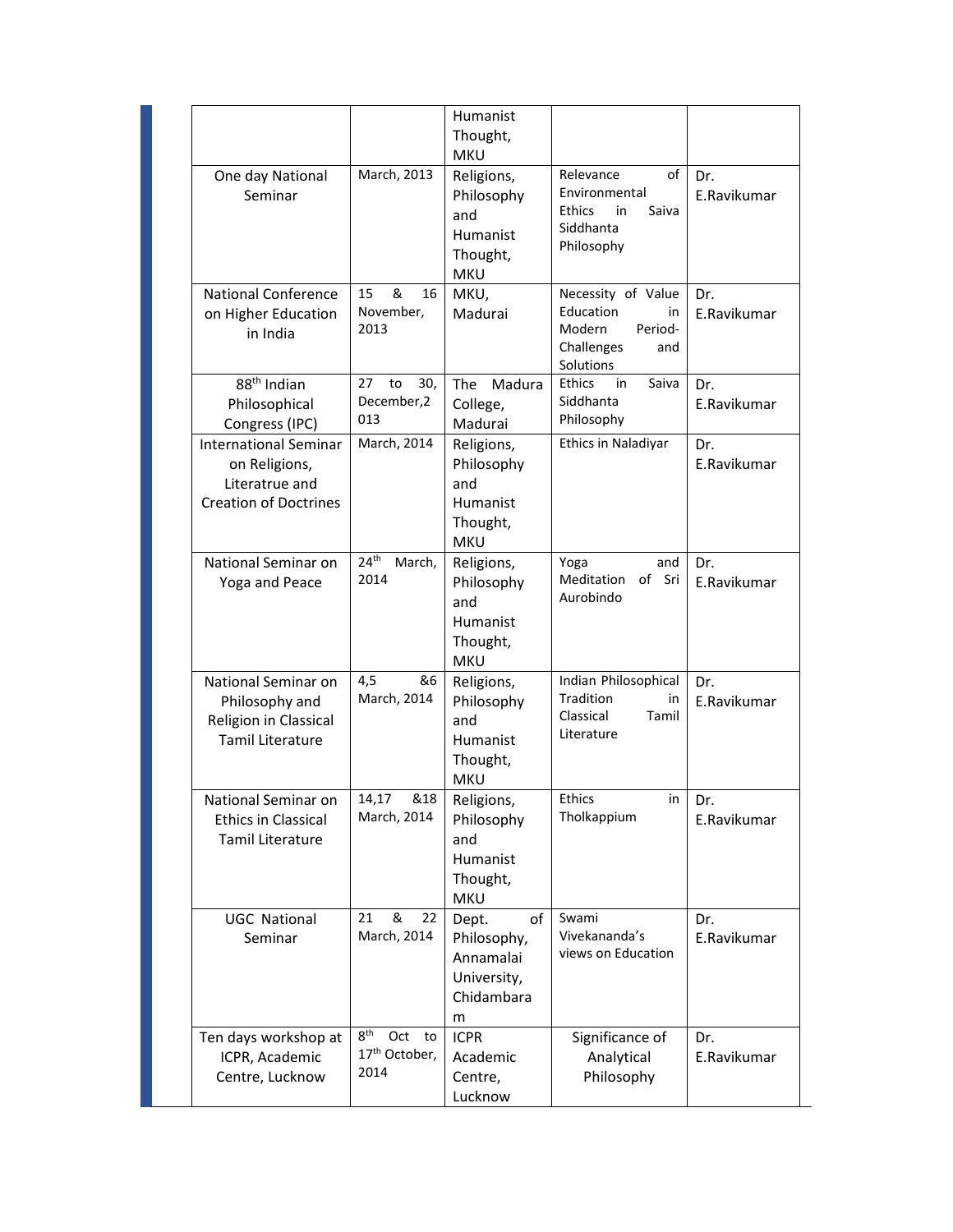| 14 <sup>th</sup> Two day     | 08.02.2015                 | Estate Green   | of<br>Relevance            | Dr.         |
|------------------------------|----------------------------|----------------|----------------------------|-------------|
| <b>National Conference</b>   |                            | Fort, Airkad   | Gandhism Today             | E.Ravikumar |
| <b>International Seminar</b> | $15-17,$                   | Religions,     | Contemporary               | Dr.         |
| on Religious Conflicts       | December,                  | Philosophy     | relevance of               | E.Ravikumar |
| in Literature                | 2015                       | and            | <b>Buddha</b>              |             |
|                              |                            | Humanist       | Philosophy                 |             |
|                              |                            | Thought,       |                            |             |
|                              |                            | <b>MKU</b>     |                            |             |
| International seminar        | 13.02.2016                 | Religions,     | Thothira, Sathira          | Dr.         |
| on Religious Conflicts       |                            | Philosophy     | Noolkalil                  | E.Ravikumar |
| and Construction of          |                            | and            | Siddhantam                 |             |
| Harmony in                   |                            | Humanist       |                            |             |
| Literature $-$ A             |                            | Thought,       |                            |             |
| Philosophical                |                            | <b>MKU</b>     |                            |             |
| Perspective                  |                            |                |                            |             |
| One day National             | February,                  | Tamil          | Tamil and<br>Saiva         | Dr.         |
| Seminar on Tamil and         | 2016                       | University,    | Siddhanta                  | E.Ravikumar |
| Philosophy                   |                            | Thanjavur      |                            |             |
| <b>UGC</b> sponsored         | $7th$ and $8th$            | Department     | Philosophy,<br>оf          | Dr.         |
| National Seminar on          | October,                   | Annamalai      | University,                | E.Ravikumar |
| Revisiting the thoghts       | 2016                       | Chidambaram    |                            |             |
| and writhings of Dr.         |                            |                |                            |             |
| S. Radhakrishnan             |                            |                | Dr. Radhakrishnan views on |             |
|                              |                            |                | Religion                   |             |
| UGC sponsored one            | 27.01.2017                 | Arulmigu       | Secularism<br>in.          | Dr.         |
| day National Seminar         |                            | Palani         | Siddha Philosophy          | E.Ravikumar |
| on Secularism in             |                            | Andavar Arts   |                            |             |
| <b>Indian Cults</b>          |                            | College,       |                            |             |
|                              |                            | Palani         |                            |             |
| National Seminar on          |                            | Religions,     | Vemana-                    | Dr.         |
| Historiography of            |                            | Philosophy     | Historiographical          | E.Ravikumar |
| Religious Saints and         |                            | and            | Perspective                |             |
| Giants                       |                            | Humanist       |                            |             |
|                              |                            | Thought,       |                            |             |
|                              |                            | <b>MKU</b>     |                            |             |
| Ten Day Text Reading         | 1st Feb, 2017              | Karnataka      | Epistemology in            | Dr.         |
| workshop on                  | to 10 <sup>th</sup> Feb,   | Samskrit       | Saiva Siddhanta            | E.Ravikumar |
| Pramanapaddhati-             | 2017                       | University,    | Philosophy                 |             |
| The path of Proof            |                            | Bengalure.     |                            |             |
| <b>International Seminar</b> |                            | Religions,     | Siddha Philosophy          | Dr.         |
| on Religious                 |                            | Philosophy     |                            | E.Ravikumar |
| Pluralism and                |                            | and            |                            |             |
| <b>Religious Conflicts</b>   |                            | Humanist       |                            |             |
|                              |                            | Thought,       |                            |             |
|                              |                            | <b>MKU</b>     |                            |             |
| One day National             | 27 <sup>th</sup><br>March, | Department     | Concept of                 | Dr.         |
| Seminar on Cultural          | 2017                       | of Philosophy  | Nilaiyamai in              | E.Ravikumar |
| Concepts in                  |                            | , Religion and | Thirumanthiram             |             |
| Thirumanthiram               |                            | Culture<br>at  |                            |             |
|                              |                            | Poombuhar      |                            |             |
|                              |                            | College,       |                            |             |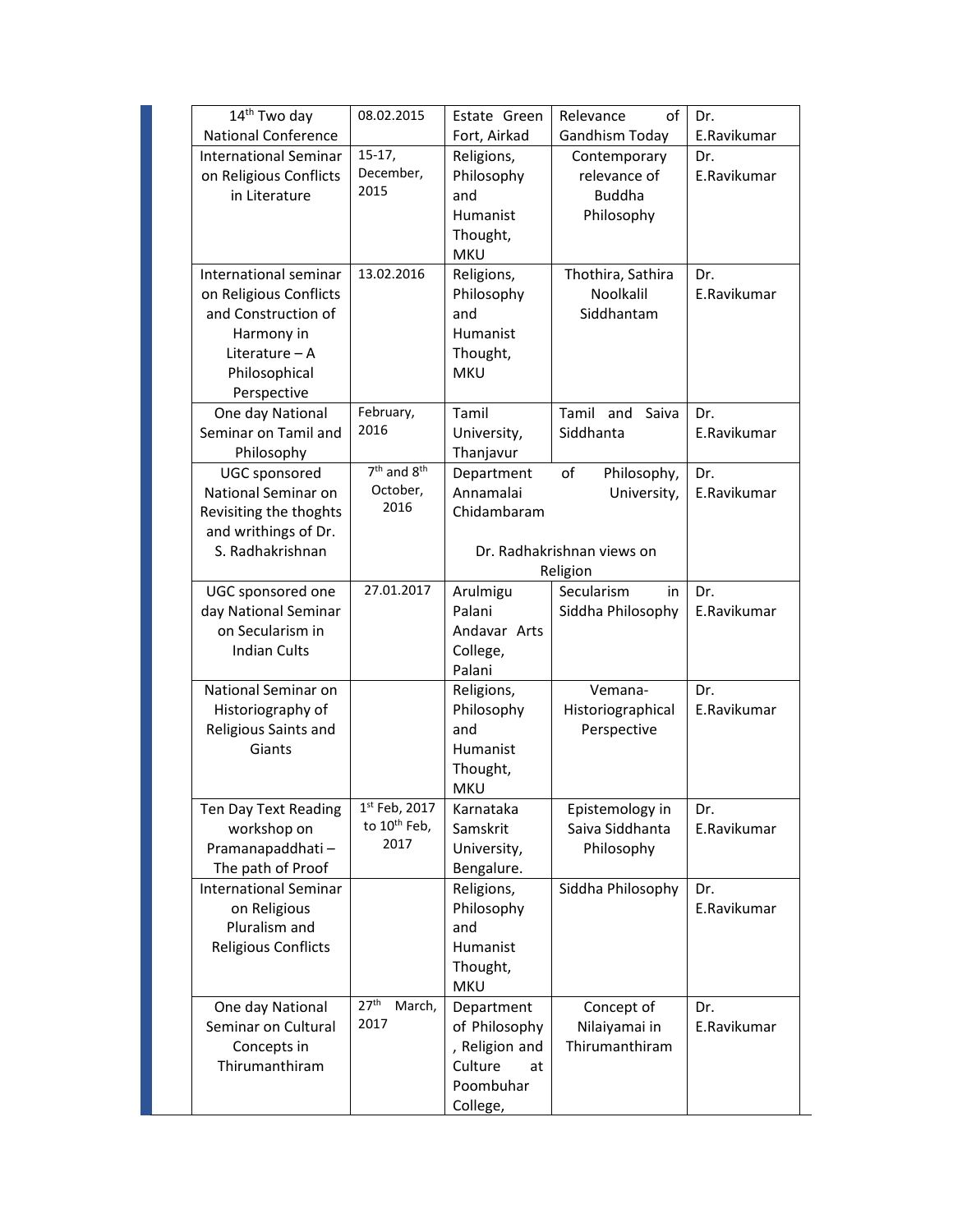|                           |                              | Melaiyur        |                     |             |
|---------------------------|------------------------------|-----------------|---------------------|-------------|
| Two Day Regional          | $11th$ and $12th$            | Tamil           | of<br>Contributions | Dr.         |
| Seminar on Sri            | March, 2017                  | University,     | Ramanuja            | E.Ravikumar |
| Ramanuja                  |                              | Thanjavur       |                     |             |
| Three day Seminar         | $19-21,$                     | of<br>Dept.     | Fine Arts in Tamil  | Dr.         |
| (CICT)                    | December,                    | Tamil,<br>Arul  | Literature          | E.Ravikumar |
|                           | 2017                         | Anandar         |                     |             |
|                           |                              | College,        |                     |             |
|                           |                              | Karumathur,     |                     |             |
|                           |                              | Madurai.        |                     |             |
| <b>Periodical Lecture</b> | 15.03.2018                   | Poompuhar       | The Philosophy of   | Dr.         |
| Program (ICPR)            |                              | College,        | Ramanuja            | E.Ravikumar |
|                           |                              | Melaiyur        |                     |             |
| Two day National          | 16,17 April,                 | Religions,      | Environmental       | Dr.         |
| Seminar                   | 2018Thr                      | Philosophy      | Ethics in           | E.Ravikumar |
|                           |                              | and             | Thirunavukkarasa    |             |
|                           |                              | <b>Humanist</b> | r                   |             |
|                           |                              | Thought,        | Devaram             |             |
|                           |                              | <b>MKU</b>      |                     |             |
| Seven day ICPR            | 9 <sup>th</sup> July, 2018   | Department      | Greatness of        | Dr.         |
| Workshop on the           |                              | of              | Jnaneshwar          | E.Ravikumar |
| Philosophy of             |                              | Philosophy,     |                     |             |
| Amritanubhava             |                              | University of   |                     |             |
|                           |                              | Mumbai          |                     |             |
| Three day National        | 23 <sup>rd</sup><br>to<br>25 | Tamil           | Wisdom of           | Dr.         |
| Seminar on The            | July, 2018                   | University,     | Thirukkural         | E.Ravikumar |
| Philosophy of             |                              | Thanjavur       |                     |             |
| Thirukkural (ICPR)        |                              |                 |                     |             |
|                           |                              |                 |                     |             |

# CONFERENCE/WORKSHOP/SEMINAR/TRAINING ORGANIZED

| <b>Type</b>   | <b>Name</b>                      | Date(s)                   | <b>Place</b> | <b>Role Played</b> | <b>Funding</b><br>Agency |
|---------------|----------------------------------|---------------------------|--------------|--------------------|--------------------------|
|               |                                  |                           |              |                    |                          |
| National      | Role of Value Education in       | February 26 <sup>th</sup> | <b>MKU</b>   | Organiser          | <b>UGC</b>               |
| Seminar       | Modern Period – Challenges and   | $*27^{\text{th}}$ , 2013. |              |                    |                          |
|               | <b>Solutions</b>                 |                           |              |                    |                          |
| Periodical    | Recent Trends in Philosophy      | 22.03.2013                | <b>MKU</b>   | Organiser          | <b>ICPR</b>              |
| Lecture       |                                  |                           |              |                    |                          |
| Programme     |                                  |                           |              |                    |                          |
| National      | <b>Ethics in Classical Tamil</b> | 14,17 & 18                | <b>MKU</b>   | Organiser          |                          |
| Seminar       | Literature                       | March, 2014               |              |                    | <b>CICT</b>              |
|               |                                  |                           |              |                    |                          |
| International | Religious Conflict and Peace in  | 10.03.2015                | <b>MKU</b>   | Organiser          |                          |
| Conference    | Literature                       |                           |              |                    | <b>UGC</b>               |
|               |                                  |                           |              |                    |                          |
|               |                                  |                           |              |                    |                          |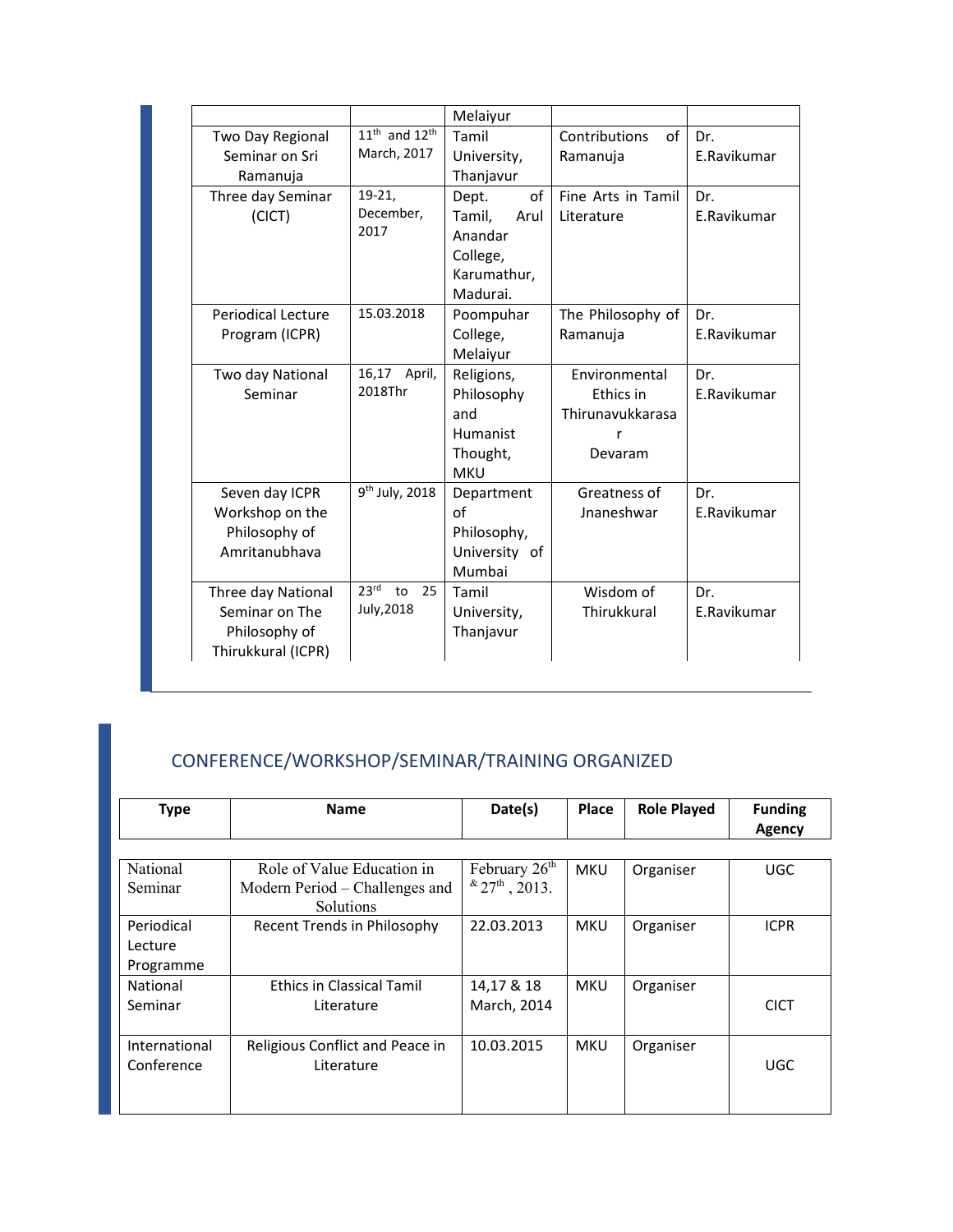| Lecture<br>Programme | Philosophy of Man                           | 09.12.2015.                                          | <b>MKU</b> | Organiser | <b>ICPR</b> |
|----------------------|---------------------------------------------|------------------------------------------------------|------------|-----------|-------------|
| National<br>Seminar  | Contribution of Religions to<br>world peace | 29 <sup>th</sup> 30 <sup>th</sup><br>AUGUST,<br>2016 | <b>MKU</b> | Organiser | <b>UGC</b>  |
| One Day              | Relevance of Vedanta and                    | 28.04.2017                                           | <b>MKU</b> | Organiser | <b>MKU</b>  |
| Endowment            | Siddhanta                                   |                                                      |            |           |             |
| Lecture              |                                             |                                                      |            |           |             |
| Program              |                                             |                                                      |            |           |             |
| World                | Human values and Professional               | $23^{\text{rd}}$ March,                              | <b>MKU</b> | Organiser | <b>ICPR</b> |
| Philosophy           | Ethics                                      | 2018                                                 |            |           |             |
| Day Lecture          |                                             |                                                      |            |           |             |
| Program              |                                             |                                                      |            |           |             |

# **BOOK PUBLISHED**

| Title of the Book /                                 | <b>Author</b>    | <b>Publisher</b>                                 | Year | <b>ISBN</b>   |
|-----------------------------------------------------|------------------|--------------------------------------------------|------|---------------|
| Chapter                                             |                  |                                                  |      | <b>Number</b> |
|                                                     |                  |                                                  |      |               |
| Ramanuja-The Stabiliser of<br><b>Indian Culture</b> | Dr.E.Ravikumar   | Jayashree Pathippagam                            | 2008 |               |
| Samayangalum<br>Manithaneyamum                      | Dr. E.Ravikumar  | Dept. of Philosophy,<br>National College, Trichy | 2008 |               |
| <b>Ethics in Classical Tamil</b><br>Literature      | Dr. E. Ravikumar | M.K.University, Madurai                          | 2013 |               |

# **MEMBERSHIP IN ACADEMIC BODIES**

- Member of Doctoral Committee, Bharathidasan University, Trichy.
- Member of Board of Studies, Poombuhar College, Melaiyur, Nagai Dt.
- Member of Board of Studies, Vivekananda College, Thiruvedagam West, Madurai.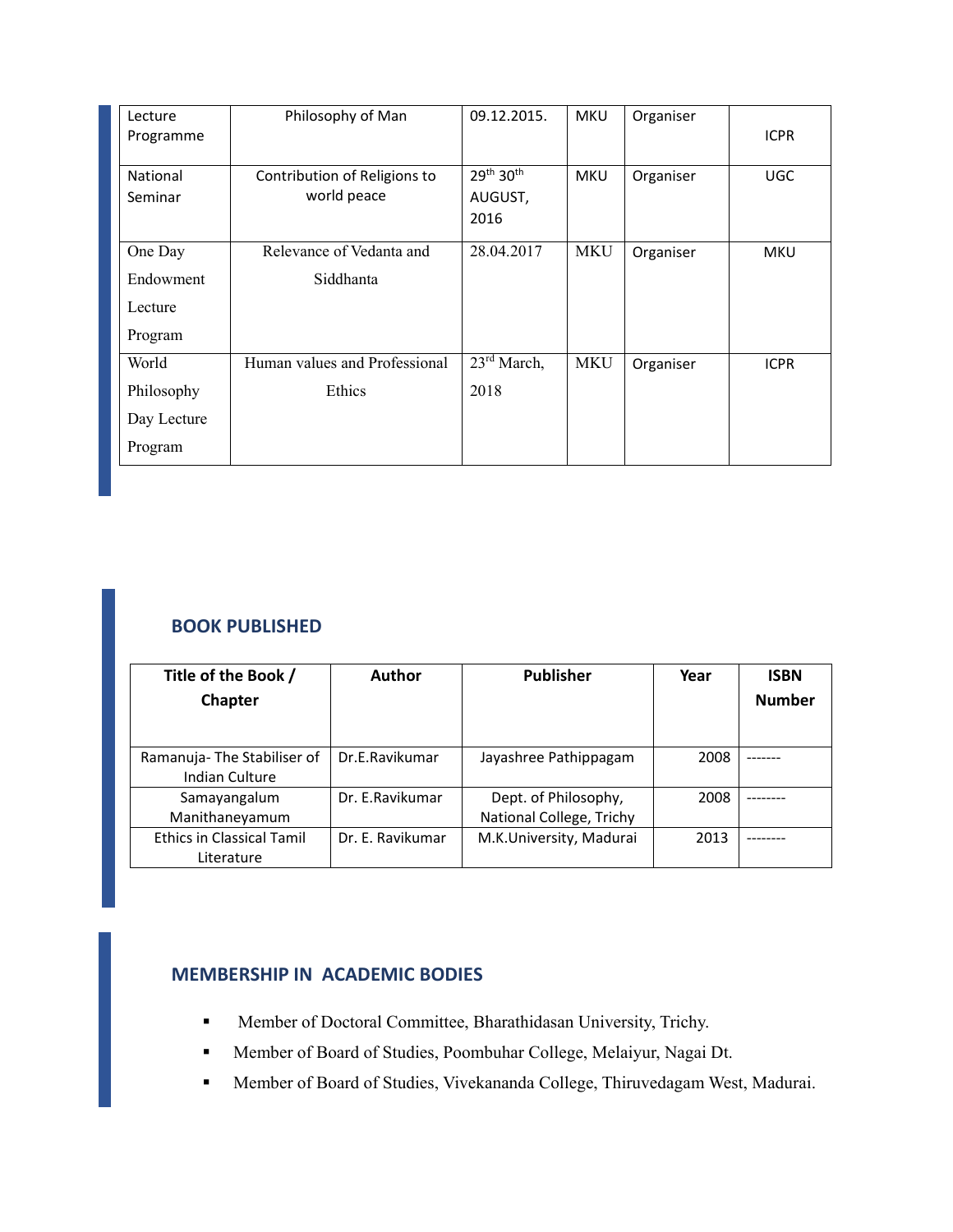- **Member of UGC-DRS-SAP (Phase II)**
- Member, Research Committee, Board of Examinations MKU, Madurai.
- **Member, Board of Examinations, The American College, Madurai.**
- **Member, Board of Examinations, The Madura College, Madurai.**
- **Member, Board of Examinations, Arul Anandar College, Madurai.**
- **Member, Board of Examinations, University of Madras, Chennai.**
- **Member, Board of Examinations & Doctoral Committee, Tamil University, Thanjavur.**
- Member, Board of Examinations, Kumbakonam, Govt. Arts College, Kumbakonam.
- Chairman, Board of Examinations & Member, Board of Studies Palani Andavar Arts College, Palani.
- **Member, Board of Examinations, National College, Trichy.**
- Member, Board of Examinations, RKM Vivekananda College, Mylapore, Chennai.
- Member, Board of Examinations, Alagappa University, Karaikudi.
- Member, Board of Examinations, Poombuhar College, Melaiyur.
- Member, Board of Examinations, Gandhigram Deemed University, Dindugal.
- **Member, Doctoral Committee & Board of Examinations, Annamalai University,** Chidambaram.

## **MEMBERSHIP IN PROFESSIONAL BODIES**

- **Centre In-charge for DDE, MKU, Madurai**
- **Member, Indian Philosophical Congress**
- **Treasurer, Tamilnadu Philosophical Society**
- Head In-Charge, Department of Saiva Siddhanta Philosophy
- Acted as judge in Youth Festival and Cultural Functions.

#### **INTELLECTUAL PROPERTY RIGHTS (Patents)**

 $\bullet$